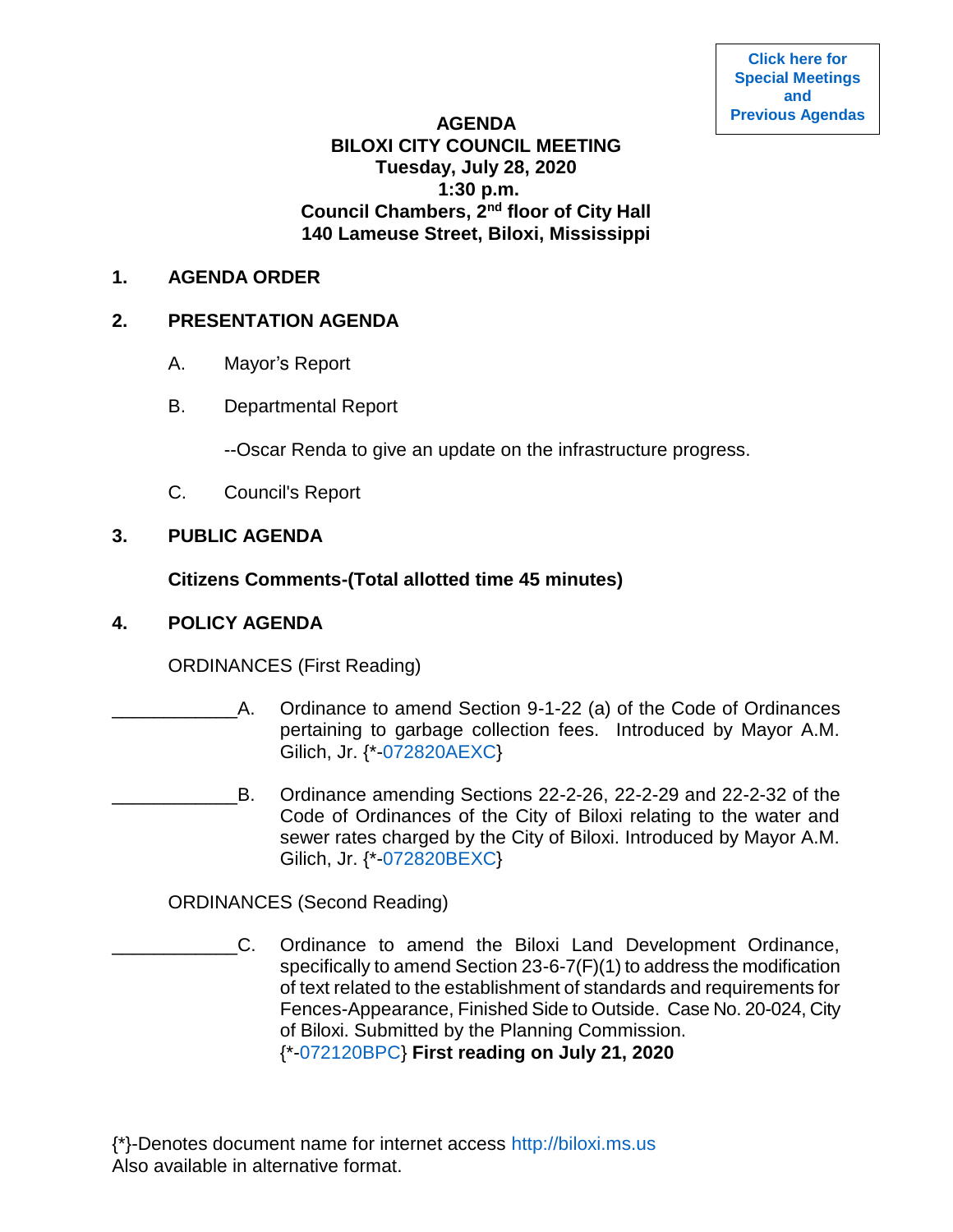# **5. CONSENT AGENDA**

## RESOLUTIONS

- A. Resolution to approve and authorize the Emergency Road Repairs on Churchill Avenue (KAFB) by DNA Underground in the total amount of \$90,751.76. Funding: Capital Projects Budget Introduced by Mayor A.M. Gilich, Jr. {\*[-072820APUR}](https://www.biloxi.ms.us/agendas/citycouncil/2020/072820/072820apur.pdf)
- B. Resolution to approve and authorize the Tropical Storm Cristobal Emergency Debris Cleaning for Point Cadet Harbor and the Small Craft Harbor on Land and Water from Breakwater Marine in the total amount of \$40,000.00. Funding: DE202 Budget. Introduced by Mayor A.M. Gilich, Jr. {\*[-072820BPUR}](https://www.biloxi.ms.us/agendas/citycouncil/2020/072820/072820bpur.pdf)
- \_\_\_\_\_\_\_\_\_\_\_\_C. Resolution amending Resolution No. 618-19 authorizing Petty Cash Funds and Change Funds for Fiscal Year 2019/2020. Introduced by Mayor A.M. Gilich, Jr. {\*[-072820AADM}](https://www.biloxi.ms.us/agendas/citycouncil/2020/072820/072820aadm.pdf)
- D. Resolution authorizing the Biloxi Police Department to apply jointly with Baton Rouge Police Department for grant monies from the FY 2020 Regional Catastrophic Preparedness Grant Program in the amount of \$200,000.00 with no cost match. If awarded, grant monies will be divided between each City Police Department as follows: \$100,000.00 to Biloxi Police Department, \$100,000.00 to Baton Rouge Police Department. Introduced by Mayor A.M. Gilich, Jr. {\*[-072820APD}](https://www.biloxi.ms.us/agendas/citycouncil/2020/072820/072820apd.pdf)
- \_\_\_\_\_\_\_\_\_\_\_\_E. Resolution declaring real property to be surplus and authorizing the sale thereof pursuant to Miss. Code Ann. §21-17-1(2)(a) and §57-7-1 (1972), as amended, and for related purposes. Introduced by Mayor A.M. Gilich, Jr. {\*[-072820ACON}](https://www.biloxi.ms.us/agendas/citycouncil/2020/072820/072820acon.pdf)
- F. Resolution authorizing renewal of Terms of Use and Copyright Policy with Active Network d/b/a Hy-Tek Sports Software for Meet Manager for Swimming 8.0. Introduced by Mayor A.M. Gilich, Jr. {\*[-072820BCON}](https://www.biloxi.ms.us/agendas/citycouncil/2020/072820/072820bcon.pdf)

{\*}-Denotes document name for internet access [http://biloxi.ms.us](http://biloxi.ms.us/) Also available in alternative format.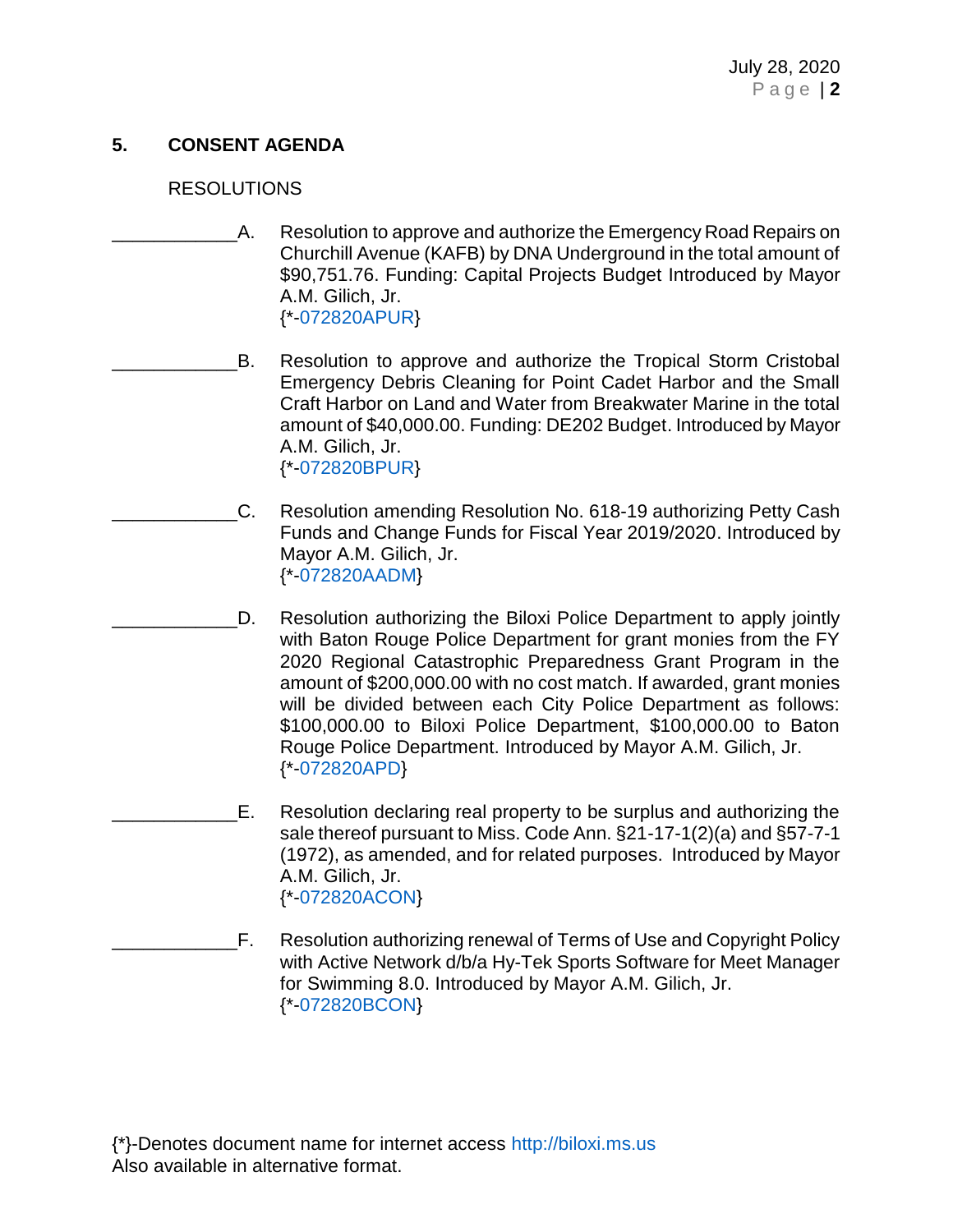July 28, 2020 P a g e | **3**

# **5. CONSENT AGENDA-Continued**

- G. Resolution amending the municipal budget for fiscal year ending September 30, 2020, to recognize funds received from the Mississippi Department of Revenue pursuant to the provisions of the Mississippi Infrastructure Modernization Act of 2018 and allocate said funds into the municipal budget for Capital Project No. 1025: Citywide Street Repair. Introduced by Mayor A.M. Gilich, Jr. {\*[-072820CCON}](https://www.biloxi.ms.us/agendas/citycouncil/2020/072820/072820ccon.pdf)
- \_\_\_\_\_\_\_\_\_\_\_\_H. Resolution authorizing entry into Tri-Party Agreement for Downtown Housing Incentive Grant and related services, by and among the City of Biloxi, Gulf Coast Main Street Corporation d/b/a Biloxi Main Street and Pantheon Investments, LLC (212 Reynoir Street). Introduced by Mayor A.M. Gilich, Jr. {\*[-072820DCON}](https://www.biloxi.ms.us/agendas/citycouncil/2020/072820/072820dcon.pdf)
- \_\_\_\_\_\_\_\_\_\_\_\_I. Resolution creating Capital Project No. 1073: Municipal Repairs. Introduced by Mayor A.M. Gilich, Jr. {\*[-072820ECON}](https://www.biloxi.ms.us/agendas/citycouncil/2020/072820/072820econ.pdf)
- J. Resolution amending the municipal budget for fiscal year ending September 30, 2020, to recognize funds received from AG Cable & Pipe, Inc., Deviney Construction Company, Inc., BB Insurance Marketing, Inc., Ohio Security Insurance Company, and Liberty Mutual Insurance into the budget for Capital Project No. 1073: Municipal Repairs. Introduced by Mayor A.M. Gilich, Jr. {\*[-072820FCON}](https://www.biloxi.ms.us/agendas/citycouncil/2020/072820/072820fcon.pdf)
- K. Resolution authorizing the filing of actions against certain owners for eminent domain pertaining to the Popps Ferry Road Extension Project. Introduced by Mayor A.M. Gilich, Jr. {\*[-072820ALEG}](https://www.biloxi.ms.us/agendas/citycouncil/2020/072820/072820aleg.pdf)
- L. Resolution authorizing construction for the Deputy Clerk of Council's Office. Introduced by Councilmember Paul A. Tisdale. {\*[-072820COU}](https://www.biloxi.ms.us/agendas/citycouncil/2020/072820/072820cou.pdf)

### **6. CODE ENFORCEMENT HEARINGS**

- \_\_\_\_\_\_\_\_\_\_\_\_A. Ho Manh Doan, 1410C-03-115.000/399 Main Street
- \_\_\_\_\_\_\_\_\_\_\_\_B. Ho Manh Doan, 1410F-03-062.001/210 Lameuse Street
- \_\_\_\_\_\_\_\_\_\_\_\_C. William S. Hinton-Estate,1410F-03-031.000/0 Midway Street

{\*}-Denotes document name for internet access [http://biloxi.ms.us](http://biloxi.ms.us/) Also available in alternative format.